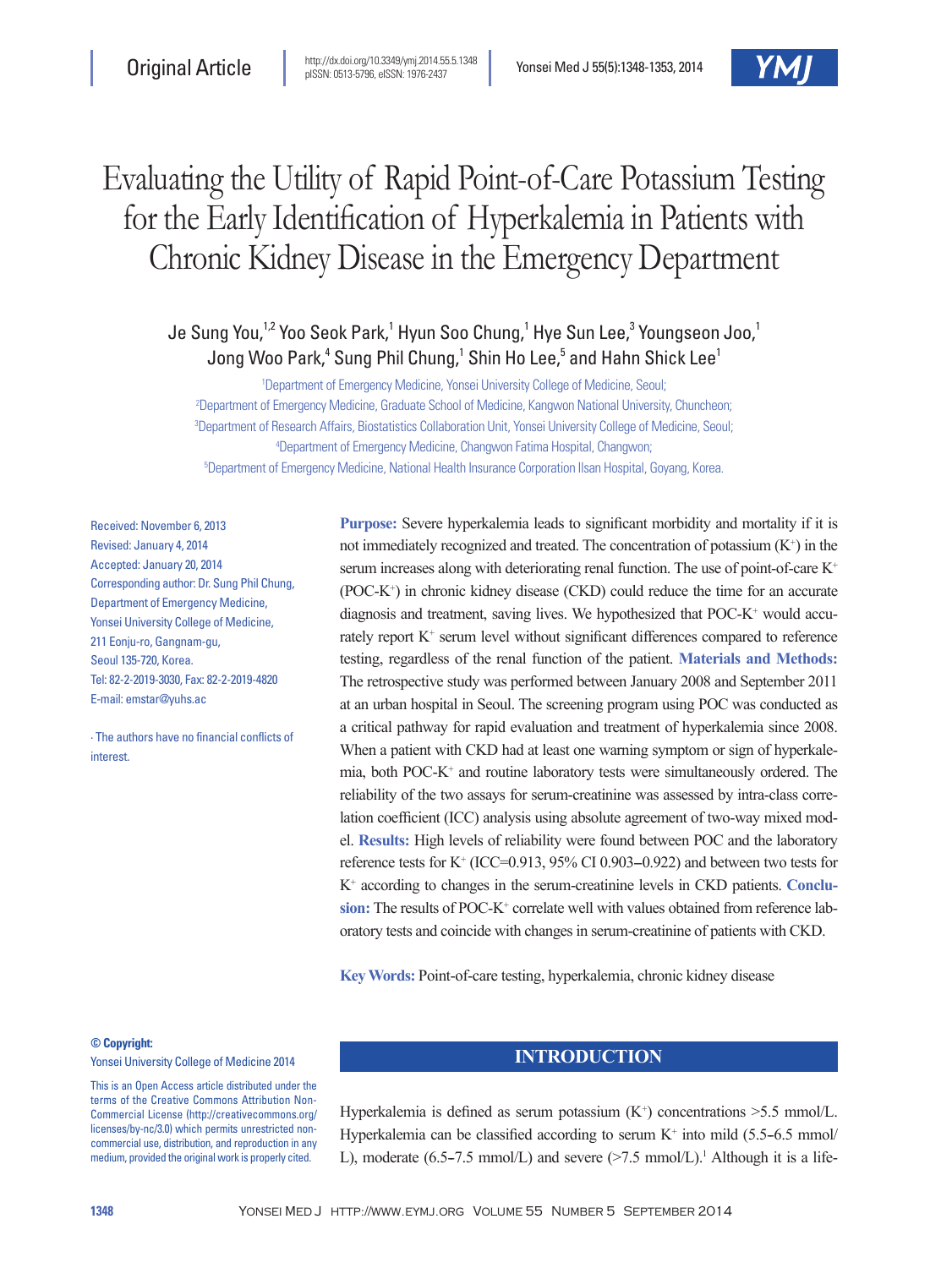threatening condition, hyperkalemia presents non-specific symptoms such as heart palpitation, nausea, general weakness, and muscle pain. If left untreated, hyperkalemia can lead to an alteration of cardiac electrophysiology, which can be fatal.1,2 Severe hyperkalemia usually leads to significant morbidity and mortality if it is not immediately recognized and treated.3,4

Serum  $K<sup>+</sup>$  levels are maintained within a very narrow range. The important part of  $K^+$  regulation depends on  $K^+$ excretion.<sup>2</sup> Serum  $K^+$  levels have been shown to positively correlate with deteriorating renal function.<sup>2</sup> In fact, chronic renal disease (CKD) was the most common underlying medical condition for hyperkalemia.3

The use of a rapid point-of-care  $K^+$  test (POC- $K^+$ ) to quickly detect hyperkalemia in patients with CKD could reduce the time needed to achieve an accurate diagnosis and initiate treatment in the emergency department (ED) of hospitals. Such an improved diagnostic has the potential to save lives and improve turnaround time in the ED. The aim of our study was to determine the ability of POC-K<sup>+</sup> testing to accurately detect serum  $K^+$  levels by comparing the results with those of traditional reference laboratory tests.

We hypothesized that POC-K<sup>+</sup> would accurately report K+ serum level without significant differences compared to reference testing, regardless of the renal function of the patient, thereby justifying their use in emergency departments in the future.

## **MATERIALS AND METHODS**

This retrospective study was approved by the Institutional Review Board and performed between January 2008 and September 2011 at an Severance Hospital affiliated with our institution. This hospital has an ED census of 50000 patients per year. In this hospital, an effective screening program using POC has been conducted for the rapid evaluation and treatment of hyperkalemia since 2008. Upon the arrival of a patient with chronic renal failure (CRF) or end stage renal disease (ESRD) at the ED, emergency physicians identified patients with hyperkalemia according to the predetermined protocol E-DASH: Emergency-Detection and Acquisition of Suspicious Hyperkalemia. The protocol directed diagnosis of hyperkalemia using known warning symptoms (palpitation, nausea, vomiting, diarrhea, weakness, and muscle pain) and signs (shock, dehydration, and EKG abnormality-peaked T, QRS widening, and disturbance of cardiac rhythm).<sup>5</sup>

When a patient with CRF or ESRD had at least one warning symptom or sign listed above, the emergency physician ordered both a POC-K<sup>+</sup> test and routine laboratory tests including the reference laboratory serum- $K^+$  test. POC- $K^+$ was performed on whole blood with the NOVA Stat Profile CCX (Nova Biomedical, Waltham, MA, USA). The quality of assay have been assessed quality by auto-function in equipment and trained technicians of laboratory medicine on eight-hour shifts. Reference laboratory tests usually used in the clinical setting were performed on serum obtained from whole blood in the central laboratory with the Hidachi 7600 (Hidachi, Tokyo, Japan). The interval times from patient arrival at the ED to the beginning of testing and from the beginning of testing to the reporting of the results of an assay were tracked by the computerized physician order entry, which is set as a universal time throughout the hospital.

#### **Statistical analysis**

Comparison of  $K^+$  measurements between POC- $K^+$  and the reference laboratory tests was performed by Passing-Bablock linear regression analysis. The reliability of each of these outcome measures was assessed by intra-class correlation coefficient (ICC) analysis. The ICC ranges from 0 to 1, with 0 indicating no agreement and 1 indicating perfect agreement. The ICCs were interpreted as follows; excellent: 0.75-1, modest: 0.40-0.74, and poor: 0-0.39.<sup>6,7</sup> A Bland-Altman plot was constructed for serum  $K^+$  levels; this scatter plot reveals the differences between the measurements obtained by the two tests and the mean of the measurements for each subject in the study. The mean difference of zero indicates perfect agreement, while the 95% limits of agreement are the intervals within which 95% of the data lie. A serum  $K^+$  level of 5.5 mmol/L is usually considered as the cut-off concentration for hyperkalemia. This cut-off was applied to the population to explore the accuracy of the POC-K+ in detecting hyperkalemia, and patients received actual emergency treatment (medications or emergency dialysis) accurately at this concentration. The proportion of hyperkalemia between the two groups was compared by McNemar test. Comparison of area under the curves (AUCs) was performed using the Delong method. The results of serum-creatinine (Cr) were divided into five categories according to interquartile ranges, and the reliability of each POC-K<sup>+</sup> for serum Cr was assessed by ICC analysis using absolute agreement with a two-way mixed model. All analyses were performed on SPSS software package (ver-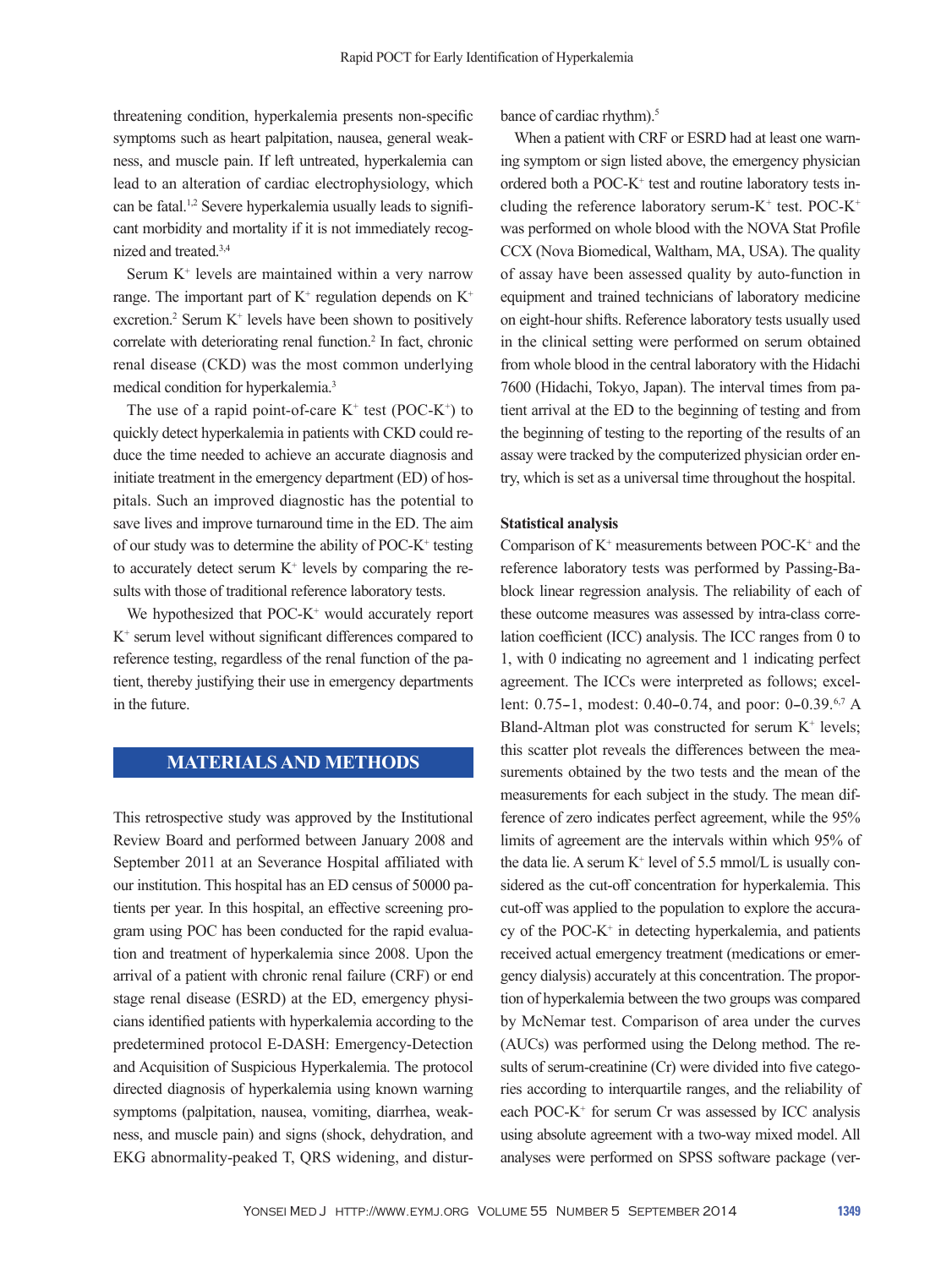

**Fig. 1.** Box-and-whisker plot. Serum concentrations of potassium detected by POC-K<sup>+</sup> and reference tests. Although a significant difference in the mean of 0.39 mmol/L was found between the two groups (*p*<0.001). The propensity of data for K<sup>+</sup> showed a high degree of concordance between POC and the reference test. POC, point-of-care; POCT, point of care testing.



**Fig. 2.** Bland-Altman plot showing the mean differences (solid line) and 95% limits of agreement (dot line) for K<sup>+</sup> serum levels. POCT, point of care testing.

sion 20; SPSS Inc., Chicago, IL, USA), R version 2.13.1 (R foundation for statistical Computing, Vienna, Austria), or SAS 9.2 (SAS Institute Inc., Cary, NC, USA).

## **RESULTS**

A total of 1188 patients with suspected hyperkalemia were included in this study. The median interval from arrival at the ED to the reporting of the results was 24 [16, 17] minutes for point of care testing (POCT) and 61 [53, 74] minutes for the serum reference laboratory tests  $(p<0.001)$ . The intervals from arrival at the ED to beginning of test and from beginning of test to the reporting of the results were 18

[10, 31] and 4 [3, 6] minutes for POCT-K and 15 [9, 23] (*p*<0.001) and 44 [38, 51] minutes (*p*<0.001) for the serum reference laboratory tests. Although there was a significant difference (0.39 mmol/L) between two groups  $(p<0.001)$  for the mean value, the propensity of data showed a high degree of concordance between  $K^+$  serum levels measured by POC-K+ and the reference test (Fig. 1). Analysis by Passing-Bablock regression demonstrated the relationship of  $Y=1.00\times$ 0.30 (Y: results obtained using the reference test, and X: results obtained using POC- $K^+$ ). At the threshold value of 5.5 mmol/L, the total allowable error of potassium analysis was 5.8%, as derived from recent biological variation data.<sup>8</sup> The calculated total error at the cut-off value (5.5 mmol/L) was within total allowable error recommendations. All observations were displayed in dot plot and box-and-whisker plot.

The intra-class correlation coefficients (ICC) were determined to measure the agreement between the two methods in this study. High levels of reliability (the consistency agreement) were found between POC and the laboratory reference tests for K+ [ICC=0.913, 95% confidence interval (CI) 0.903-0.922]. Additionally, the agreement between the two tests was evaluated using the Bland-Altman method. The Bland-Altman plots demonstrate the mean differences and 95% limits of agreement between the two methods for K+ serum concentrations (Fig. 2).

The sensitivity and specificity of the POC- $K^+$  test was evaluated. When the 5.5 mmol/L threshold was applied to the population, the sensitivity was  $66.4\%$  (95% CI 61.0– 71.9) and specificity was 98.9% (95% CI 98.2-99.6) in POC- $K^+$  (Fig. 3). However, if a value of 0.4 was added to the results of POC-K+ [a correction based upon difference (0.39 mmol/L) for the mean value], the sensitivity was 85.5% (95% CI 81.4–89.5) and specificity was 93.9% (95% CI 92.3-95.5). The sensitivity was also evaluated for patients that received actually emergency treatment of hyperkalemia based on results of the POC-K+ assay. The sensitivities were 92.9 (95% CI 87.1-96.2) between 5.5 mmol/L and 6.4 mmol/L, 100.0 (95% CI 93.5-100) between 6.5 mmol/L and 7.4 mmol/L, and 100.0 (95% CI 83.9–100) for more than 7.5 mmol/L. The AUC was compared for each test. The AUC of POC-K $^+$  could be improved from 82.7 (95% CI 79.9–85.4) to 89.7 (95% CI 87.5–91.9) ( $p$ <0.001) (Table 1).

Finally, the level of reliability was compared between the two tests. Reliability was determined by comparing each K+ test result with the Cr levels measured for each sample. Table 2 shows that high levels of reliability were found between the two tests according to the change in serum Cr. If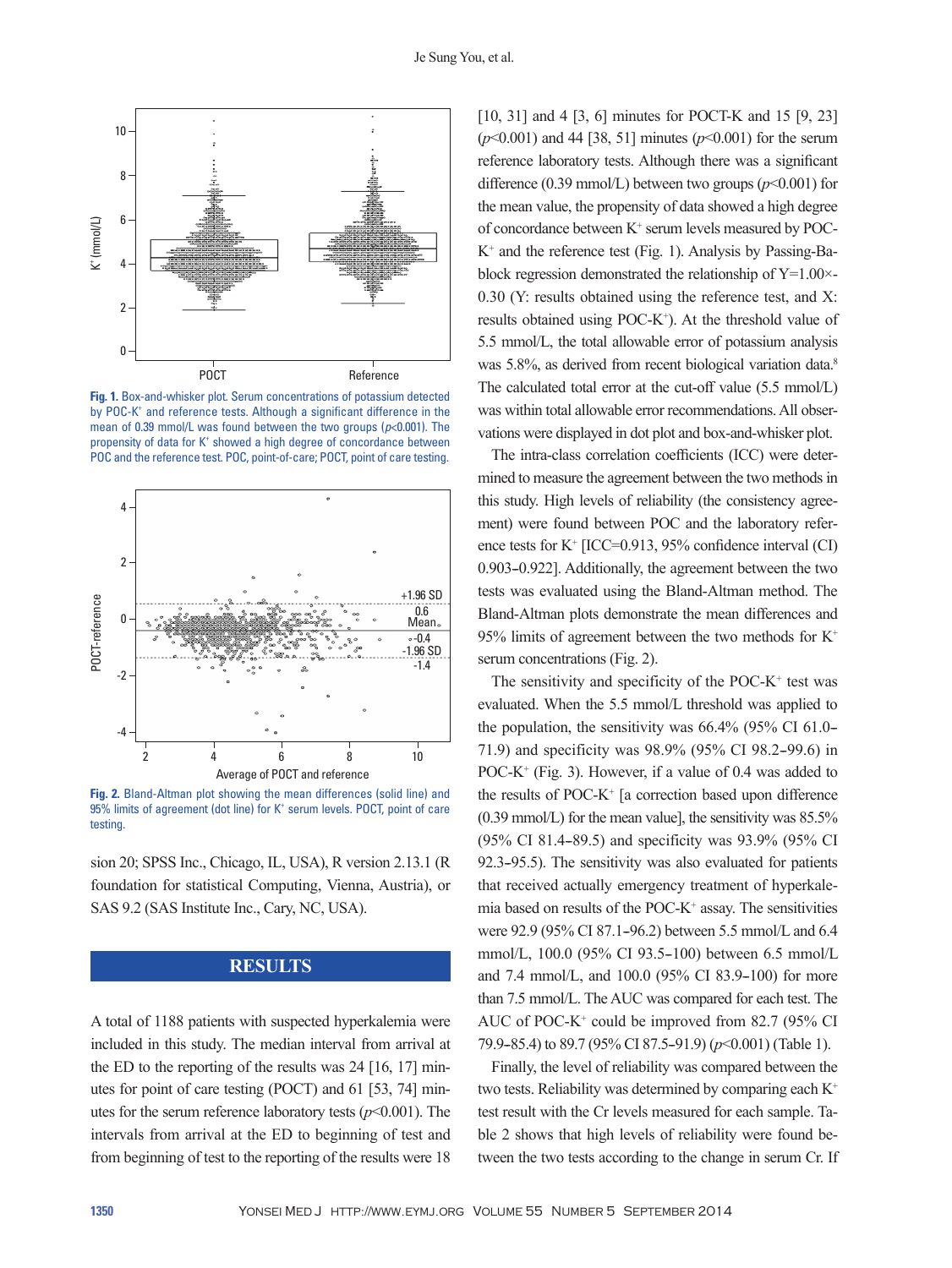results of POC-K+ were corrected based on the findings of difference for the mean value (adding 0.4 mmol/L), the reliability of the results increased in agreement between the two methods by ICC and outstandingly narrowed the 95% CIs.

## **DISCUSSION**

In most cases of hyperkalemia, the delay caused by waiting for a  $K^+$  result is not critical. However, in situations where patients may have life-threatening and time-sensitive conditions, such a delay may affect patients' outcomes in a deleterious manner. The use of rapid POC-K<sup>+</sup> to determine hyperkalemia could potentially reduce the time needed to achieve an accurate diagnosis and administer early treatments. It may also reduce the turnaround times in the ED. POC-K+ has several clear advantages. First, it can be directly conducted on scene outside a central laboratory in hospital.9 Second, the test may be performed on whole blood; it is not necessary to obtain plasma for analysis by centrifugation for 30 minutes. Finally, POC- $K^+$  takes only 2-3 minutes, while the reference laboratory test usually takes at least 40 minutes, including the centrifugation time of 30 minutes.<sup>10</sup>

There have been several attempts to find a rapid-detection test for hyperkalemia. Chhapola, et al.<sup>11</sup> revealed that blood gas analyzers underestimated  $K^+$  levels and revealed a significant, systematic bias and wider limits of agreement for  $K^+$  levels. The reliability of POC- $K^+$  estimation in a pediatric intensive care unit on this comparative study was not clinically acceptable. José and Preller<sup>10</sup> showed that most clinicians want to confirm results obtained from POC-K+ by central laboratory assay. Although the agreement of potassium concentrations determined by two different assays

is controversial, there is sufficient agreement between POC-K<sup>+</sup> and the general laboratory assay to make a clinically effective decision to use  $POC-K^+$  in the setting of intensive care unit (ICU).<sup>10,12</sup> The US Clinical Laboratory Improvement Amendment recommended that the acceptable criteria for potassium performance is the target value  $\pm 0.5$ mmol/L<sup>13</sup> and our study also demonstrated that calculated total error for cut-off of hyperkalemia (5.5 mmol/L) was within the total allowable error recommendations. The propensity of data for  $K^+$  showed a high degree of concordance between POC and the reference test in ED. As shown in the results of ICU, there was a significant difference (0.39 mmol/L) between the two groups  $(p<0.001)$  for the mean value. The value of POC-K+ was lower than laboratory value in ED.

If the threshold value of 5.5 mmol/L was applied in this analysis, the sensitivity was 66.4% and specificity was 98.9% for the POC-K+ detection method. However, if a val-



Fig. 3. ROC curves of POC-K<sup>+</sup> and reference tests of K<sup>+</sup> serum levels. The AUC of POC-K<sup>+</sup> can be improved from 82.7 (95% CI 79.9-85.4) to 89.7 (95% CI  $87.5-91.9$ ) ( $p<0.001$ ) if a value of 0.4 mmol/L was added to the mean value result of POC-K<sup>+</sup>. POC-K<sup>+</sup>, point-of-care K<sup>+</sup>; AUC, area under the curve; CI, confidence interval; POCT, point of care testing.

| $POC-K^*$ vs. Reference             |           |                |                     |                     |                     |  |  |  |  |  |
|-------------------------------------|-----------|----------------|---------------------|---------------------|---------------------|--|--|--|--|--|
| Reference                           | $POC-K^+$ |                | Sensitivity         | Specificity         | <b>AUC</b>          |  |  |  |  |  |
|                                     | Yes       | N <sub>0</sub> |                     |                     |                     |  |  |  |  |  |
| Yes                                 | 192       | 97             |                     |                     | 82.66 (79.91-85.41) |  |  |  |  |  |
| N <sub>0</sub>                      | 10        | 889            | 66.44 (60.99-71.88) | 98.89 (98.20-99.57) |                     |  |  |  |  |  |
| $POC-K^+$ +0.4 mmol/L vs. Reference |           |                |                     |                     |                     |  |  |  |  |  |
| Reference                           | $POC-K^+$ |                | Sensitivity         | Specificity         | <b>AUC</b>          |  |  |  |  |  |
|                                     | Yes       | N <sub>0</sub> |                     |                     |                     |  |  |  |  |  |
| Yes                                 | 247       | 42             | 85.47 (81.40-89.53) | 93.88 (92.32-95.45) | 89.67 (87.49-91.86) |  |  |  |  |  |
| N <sub>0</sub>                      | 55        | 844            |                     |                     |                     |  |  |  |  |  |

|  |  |  |  |  | <b>Table 1.</b> Sensitivity and Specificity Analysis of POC-K <sup>+</sup> and Reference Tests of K <sup>+</sup> Levels |  |  |
|--|--|--|--|--|-------------------------------------------------------------------------------------------------------------------------|--|--|
|--|--|--|--|--|-------------------------------------------------------------------------------------------------------------------------|--|--|

POC-K<sup>+</sup>, point-of-care K<sup>+</sup>; AUC, area under the curve.

A cut-off of 5.5 mmol/L was applied to the population.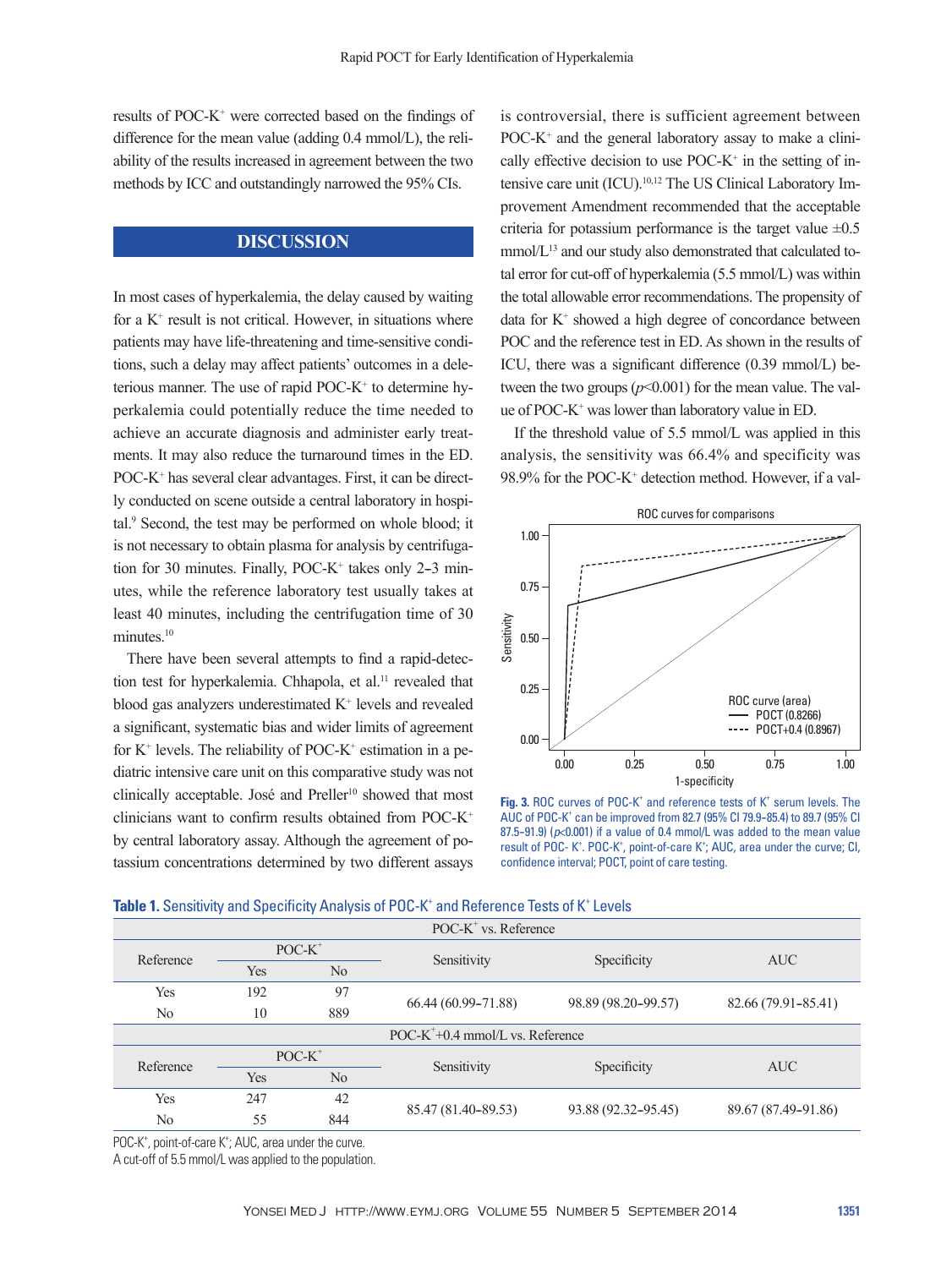

Table 2. The Correlation of Creatinine Levels with K<sup>+</sup> Serum Levels Resulting from POC-K<sup>+</sup> and Reference Tests

POC-K<sup>+</sup>, point-of-care K<sup>+</sup>; ICC, intra-class correlation coefficient; CI, confidence interval; Cr, creatinine.

ue of 0.4 mmol/L was added to the results of POC-K+ , the sensitivity and specificity were improved to 85.5% and 93.9%, respectively. Additionally, the difference in estimation of hyperkalemia between the two assays disappeared when this correction was applied. Several studies have reported underestimation in potassium values measured by POC-K<sup>+ 11</sup> Our results, with large paired samples, offer a mathematical formula to increase accuracy of the POC-K<sup>+</sup>, enabling clinicians to make effective clinical decisions.

There are a number of possible reasons for the observed bias in the POC- $K^+$  results, including the hemolysis of blood samples and the dilution effect of liquid heparin.<sup>11,12</sup> First, our study did not consider whether the tests were performed using venous or arterial samples, because the POC-K+ assay can be performed on both venous and arterial samples. POC-K<sup>+</sup> cannot recognize hemolysis and reports K+ values regardless of hemolysis.10 In a separate study, arterial samples were collected with larger-bore needles without tourniquets. These samples may have lower hemolysis than venous samples.<sup>10</sup> The occurrence of hemolysis can be confirmed by obtaining plasma through centrifugation. In our study, hemolysis occurred only 6.23% of the whole blood samples. Second, arterial blood samples were collected in heparinized syringes. Clinicians may collect variable volumes of arterial blood or liquid heparin in the syringes under the emergency circumstances in the ED. A relatively high volume of heparin or low volume of arterial blood may underestimate the value of  $K^+$  on POC.<sup>12,13</sup> Despite having arterial blood samples for our study, the use of liquid heparin may be a limitation in our results. In many of the institutions providing samples to our study, dried balanced heparin syringes were used and could improve the accuracy of  $K^+$  values measured on POC by decreasing the dilution effect.<sup>11</sup> The difference of 0.4 in the mean value between the two tests compared in this study may be explained by the conventional arterial sampling and liquid heparin. For clinical decision based on our study, consideration of the difference (0.4) for mean value can compensate underestimation of the POC- $K^+$  by conventional arterial sampling with liquid heparin. In a future, prospective study with a larger number of patients, the dilution effect of hemolysis and liquid heparin could be evaluated to improve the protocol for POC-K+ .

Hyperkalemia is more relevant in emergency situations. For example, rapid changes of  $K^+$  are associated with ESRD, as well as acute and chronic kidney diseases. To date, there have been no studies investigating the reliability of POC-K<sup>+</sup> and traditional laboratory  $K^+$  tests as a function of changes in serum Cr. However, our study revealed that high levels of reliability were found between the two tests for potassi